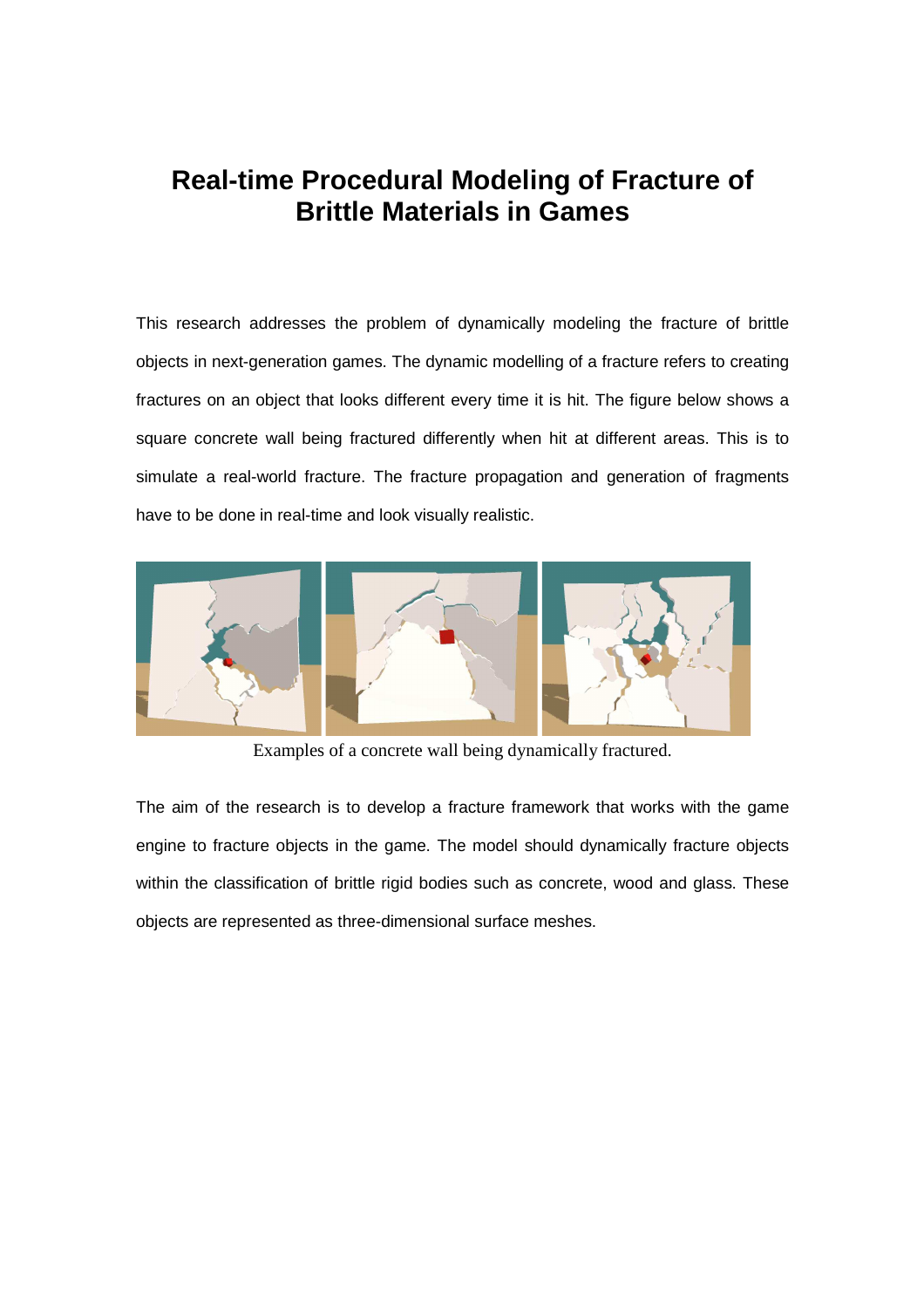

Photo of cracks on concrete and probability textures of concrete.

We use user created probability textures to generate crack patterns to fracture the object. These probability textures can be created by any paint tool such as Adobe Photoshop. First create a black image then draw white crack lines with a 1 pixel sized brush. To create blended gray lines, the hardness of the brush can be reduced.

The cracks are propagated based on the probabilities calculated from the neighbouring pixels as shown below. The probabilities are calculated from the probability texture of the object. The neighbouring pixels with the highest probability will be propagated to.

| 230 | 201 | 114 | 0   | 10  |
|-----|-----|-----|-----|-----|
| 245 |     |     |     | 0   |
| 221 |     | x   |     | 5   |
| 101 |     |     |     | 50  |
| 98  | 79  | 150 | 170 | 165 |

Selection of first neighbour to propagate crack.

After the 2D crack propagation has completed, a crack pattern is formed as a closed directed graph. A list of terminating nodes from the graph is also stored. The number of broken fragments to be generated is equivalent to the number of terminating nodes. The graph is then traversed to get the boundary vertices for creating the broken pieces.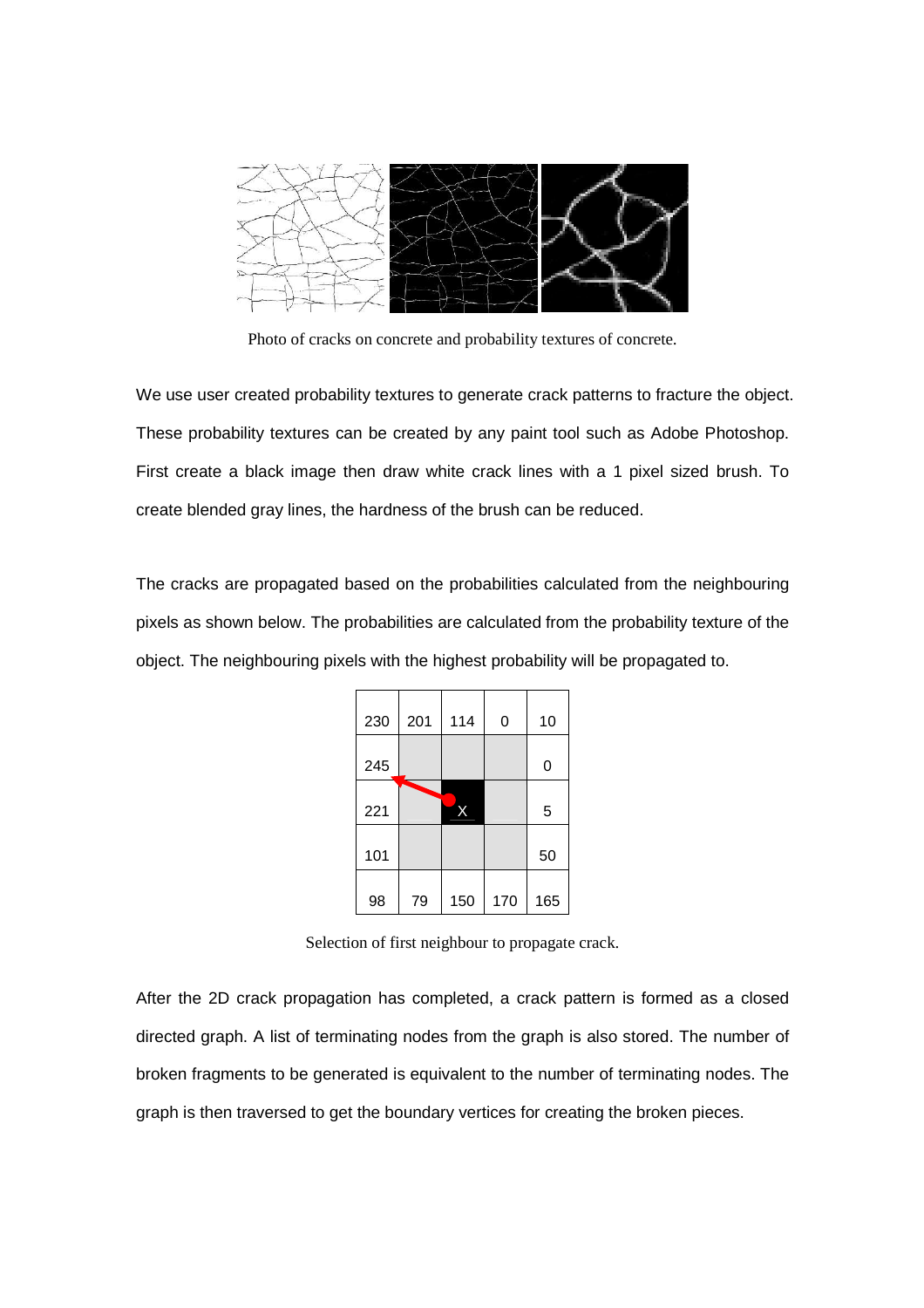

Graph traversal for boundary vertices.

This method can be used to break arbitrary shaped objects as shown below.



A model of a palm shaped object being broken into pieces.